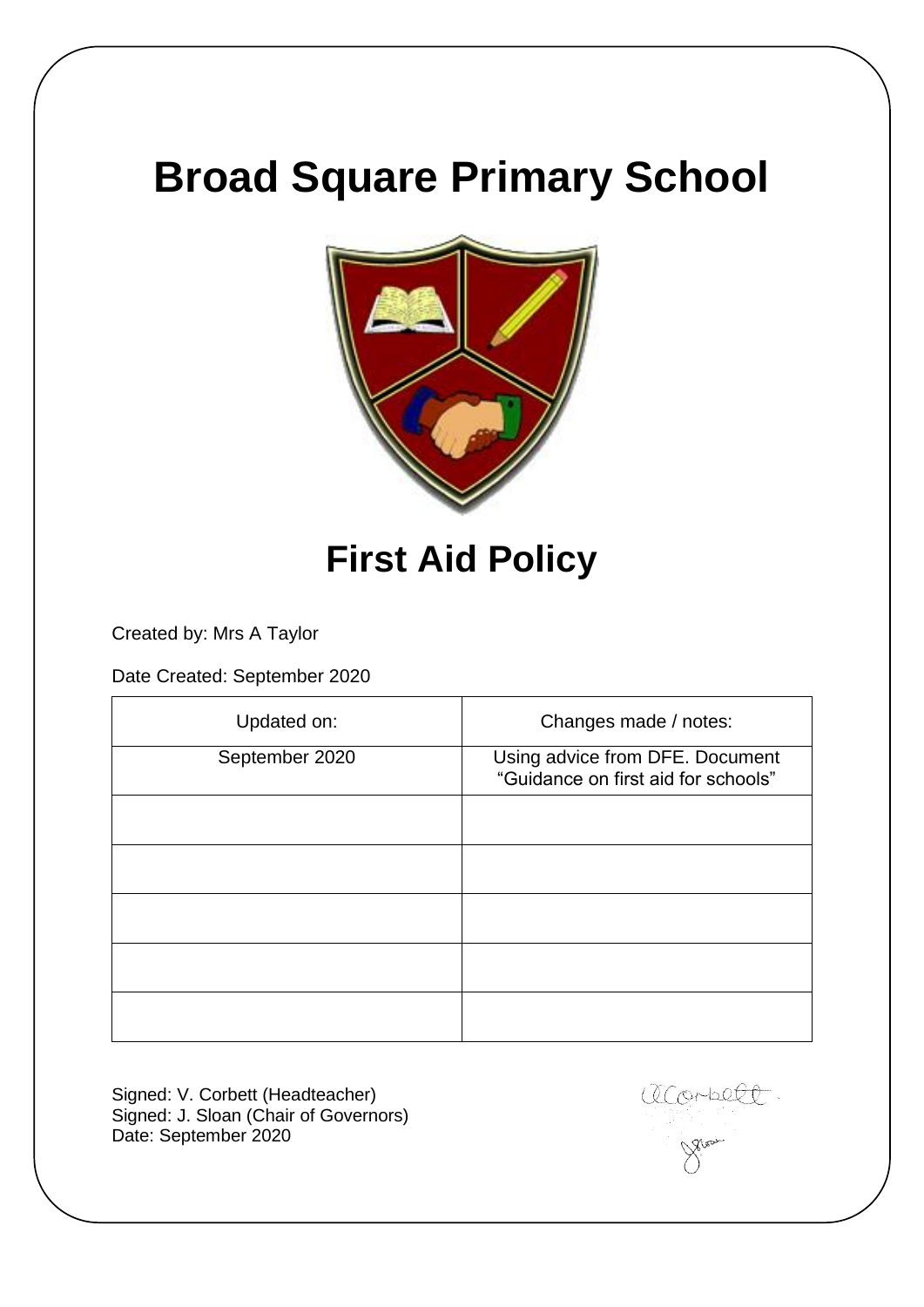# **Aims**

The aim of this policy is to set out guidelines for all staff in Broad Square Primary School in the administering of First Aid to children, employees or visitors.

This policy shall be shared with all employees during their induction to ensure they are familiar with the Broad Square Primary School first aid procedures.

The Governors and Head Teacher are committed to the Local Authority's procedure for reporting accidents and recognize their statutory duty to comply with the 'Reporting of injuries, diseases and dangerous occurrences regulations' 1995.

#### **What is first aid?**

The DFEE states that 'First aid can save lives and prevent minor injuries becoming major ones. Under health and safety legislation employers have to ensure that there are adequate and appropriate equipment and facilities for providing first aid in the workplace.' They also state that 'First aid provision must be available at all times whilst people are on school premises and also off the premises whilst on school visits.' Broad Square Primary School adheres to this at all times.

#### **The purpose of this policy is:**

To provide effective First aid cover for pupils, staff and visitors.

To ensure that the whole school community are aware of the systems in place for First aid.

To provide awareness of Health & Safety issues within school and on school trips, to prevent potential dangers/accidents from occurring.

#### **First aid and medication**

Broad Square Primary School will ensure that at least one member of staff with current first aid training is on the premises at any one time. Our lead first aider is Mrs Swan and she is currently supported by Miss Tomlinson and Miss Furlong. Miss Swan is based in the main school office.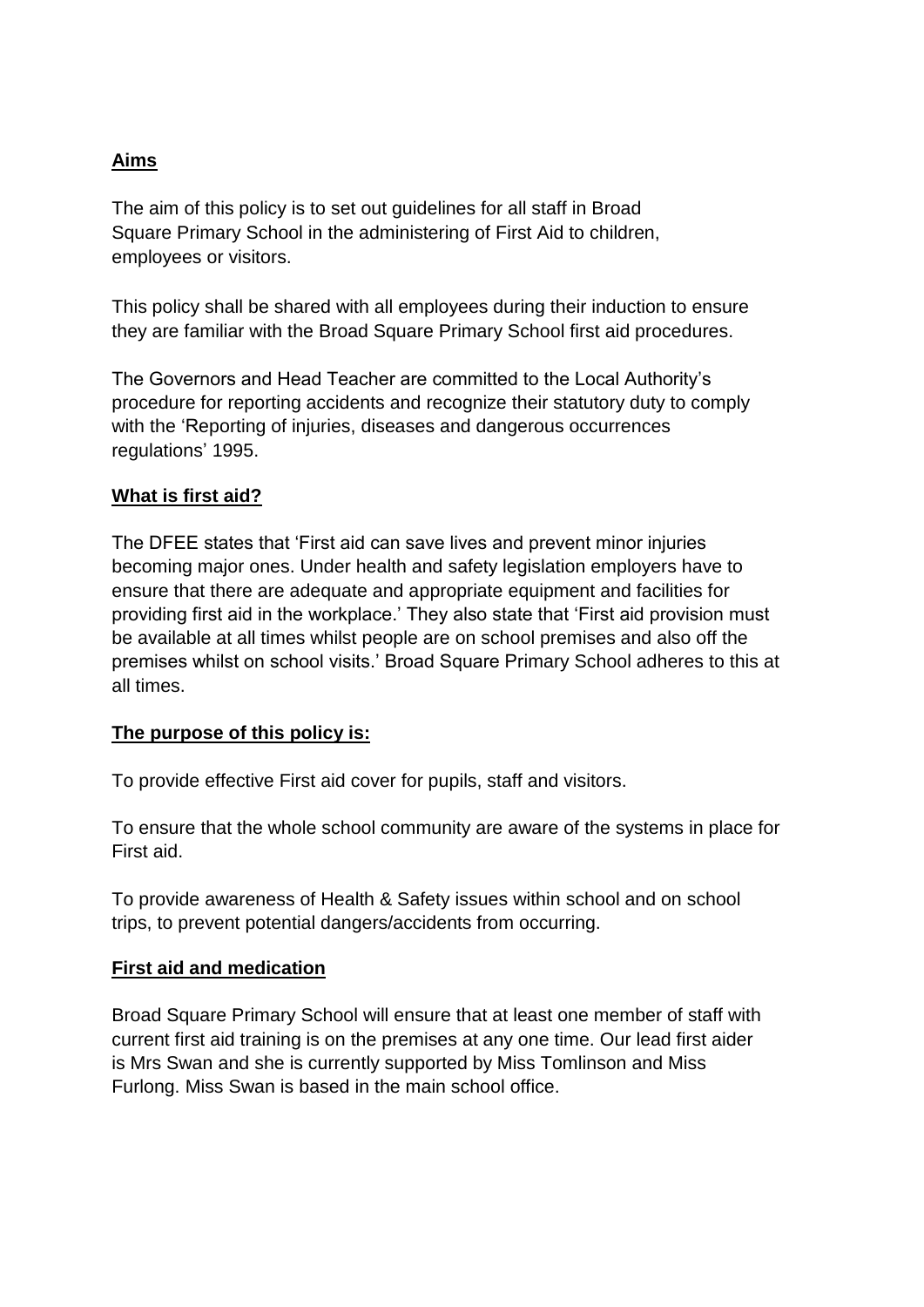The school currently has 13 Paediatric First Aiders trained by Fast Response PFA, October 2019. In addition to this, school has 15 staff trained by Albany Training, January 2020, in 'administering of medication in schools.' All of these staff have valid certificates. Posters displaying the names and locations of first aiders are on display around the school.

# **Broad Square Primary School's First Aid Kits will:**

Comply with the Health and Safety (First Aid) Regulations 1981 and British Standard – BS 8599-1:2011;

Include;

- A leaflet giving general advice on First aid
- 20 individually wrapped sterile adhesive dressings (assorted sizes)
- 2 sterile eve pads
- 4 individually wrapped triangular bandages
- Safety pins
- 6 medium-sized sterile unmedicated wound dressings
- 2 large sterile individually wrapped unmedicated wound dressings
- 1 pair of disposable gloves

These First aid containers will be marked with a white cross on a green background. These will be regularly checked by classroom staff and will be replenished as needed by Miss Swan. Classroom staff will need to notify Miss Swan of any missing contents in their First aid containers.

The school lunchtime first aiders are responsible for identifying when the lunch time first aid containers need replenishing, and must report this to Miss Swan.

# **First aiders will:**

- Ensure their qualification is up to date and inform a senior manager/Miss Swan when it is due to be renewed in a timely manner, in order that further training can be arranged.
- Support first aid cover throughout their working hours.
- Ensure that all accidents are recorded in a timely manner in their accident book.
- Ensure that all children they administer first aid to receive a letter for home if required/ensure the class teacher is aware of any first aid that has been administered, in order that they can recall this to parents/carers.
- Help fellow first aiders in an incident and provide support during the aftermath of an incident.
- Always attend a casualty when requested to do so and treat the casualty to the best of their ability, in the safest way possible. This may include wearing gloves where blood loss or bodily fluid is evident.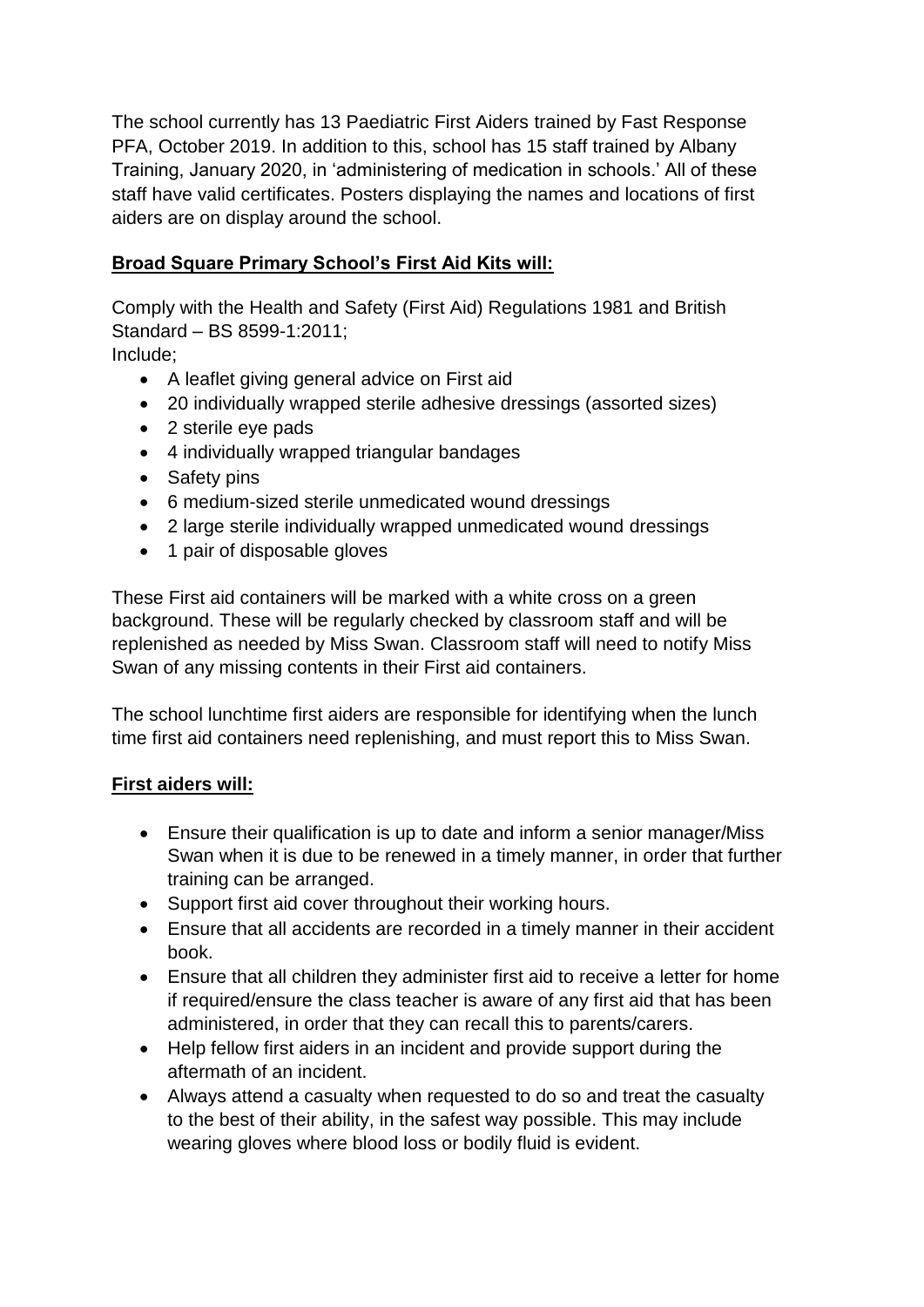- Ensure that all first aid containers are re-stocked as necessary, are easily accessible to adults; and are kept out of the reach of children.
- Ensure that everything is cleared away including gloves and dirty dressings. They must be put into a suitable bag and disposed of appropriately. Any blood stains on the ground must be washed away thoroughly. This can be organised via the school office.

# **The Governing Body will:**

- Ensure that they develop policies to cover Broad Square Primary School's individual first aid needs, and this will be based on suitable and sufficient risk assessments carried out.
- Monitor and respond to all matters relating to the health & safety of all persons on the school premises.
- Ensure that all new staff are made aware of First aid procedures in Broad Square Primary School.
- Review this policy annually.

#### **The Head Teacher is:**

Responsible for putting the Governing Body's policy into practice and for developing Broad Square Primary School's first aid procedures. The Head Teacher will also make sure that parents are aware of the school's health & safety policy and arrangements for First aid.

#### **Teachers and other school staff at Broad Square Primary School:**

The DFEE states 'Teachers' conditions of employment do not include giving first aid, although any member of staff may volunteer may volunteer to undertake these tasks. Teachers and other staff in charge of pupils are expected to use their best endeavours at all times, particularly in emergencies, to secure the welfare of pupils at the school, in the same way that a parent might be expected to act towards their children. In general, the consequences of taking no action are likely to be more serious than those of trying to assist in an emergency.'

#### **Accident books:**

There are several accident books on the school premises. These are kept safely but accessible to first aiders.

All serious accidents must be recorded in the office book, on the same day.

The nursery retains their own records for their own children, all accidents are recorded and shared with parents on the same day.

Accident books are reviewed half termly by Miss Swan to identify any potential or actual hazards.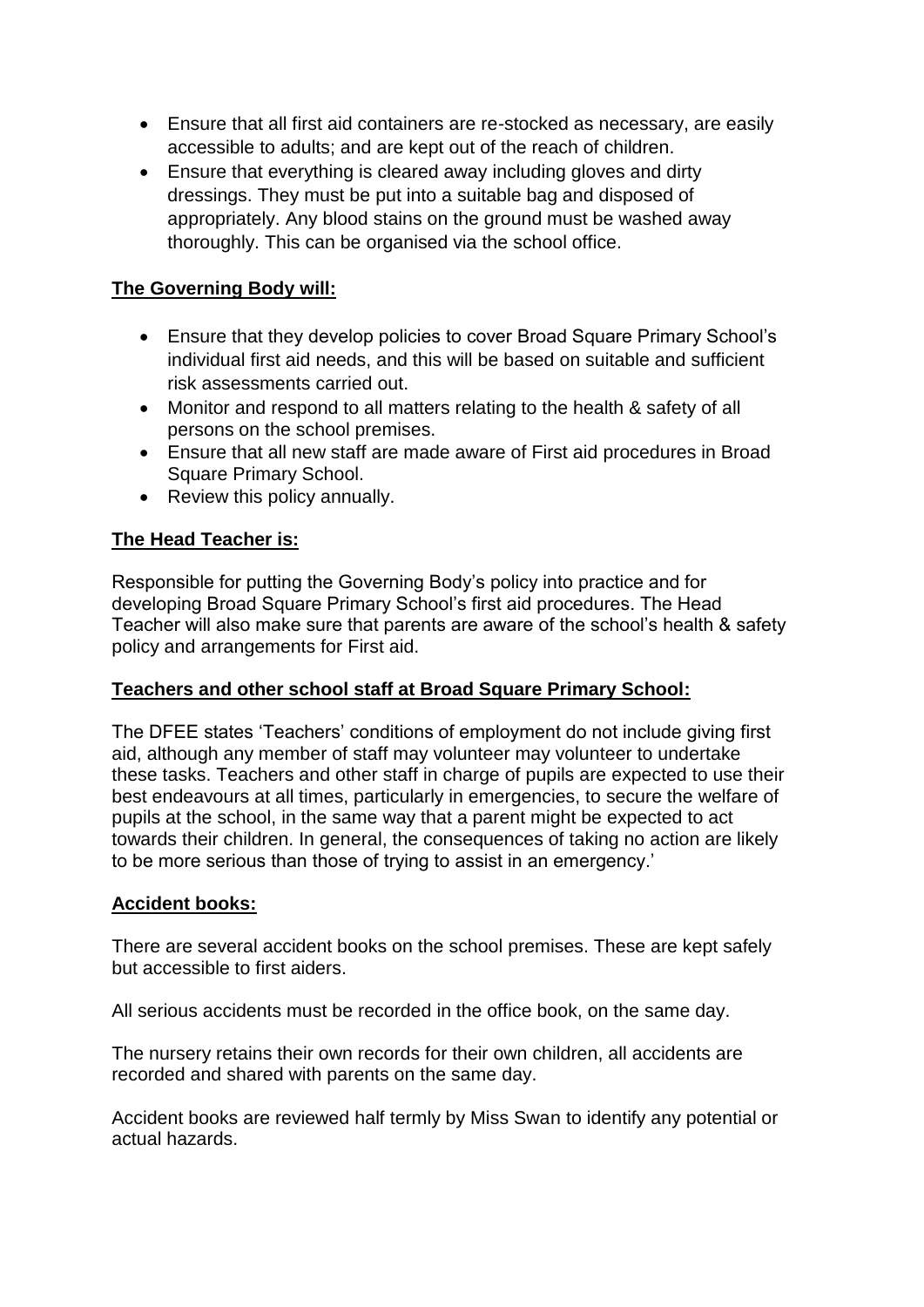Accident books **MUST**;

- Be written in pen,
- Be completed on the same day of the incident;
- Include the date, time and place of the incident;
- Include the name of the injured or ill person;
- Include details of the injury or illness and first-aid given;
- Include what happened to the person immediately afterwards (for example, whether they went home, went back to class, or went to hospital).

The information in the accident books can:

Help the school identify accident trends and possible areas for improvement in the control of health and safety risks;

Be used for reference in future first-aid need assessments;

Be helpful for insurance and investigative purposes.

All completed accident books should be given to the School Business Manager, who will store them for reference in future. DFEE guidance states that schools should keep these records accessible in either written or electronic form, and these will be kept for a minimum of three years.

Parents must be informed of any accidents, injuries sustained and/or first aid treatment given to their child whilst in school.

# **Medical Emergencies at Broad Square Primary School**

School maintains a medical register for all pupils who have identified medical conditions. It is the parent/carers responsibility to inform school if their child has a diagnosed medical condition. Some of these children may need an individual health care plan, and this will be written in conjunction with parents, school and a medical practitioner. All individual health care plans will be shared with members of staff who have contact with these pupils who have medical conditions. The individual health care plan will inform staff about the best course of action if a child becomes seriously ill and needs emergency treatment.

In an emergency for any member of the school community, Broad Square Primary School will call an ambulance if needed. This will be done before contacting parents/carers if a child becomes seriously ill and this applies to all children and not only those with health care plans. The school will arrange for a competent member of staff to travel to hospital in an ambulance and act in loco parentis until the parents arrive. The member of staff in loco parentis will have the right to sanction emergency procedures as advised by medical staff in the ambulance or at the hospital.

# **First aid accommodation**

Broad Square Primary School has followed the Education Regulations 1996 guidance and our school has a medical treatment room when required for the care of pupils, staff and visitors during school hours. The medical room is situated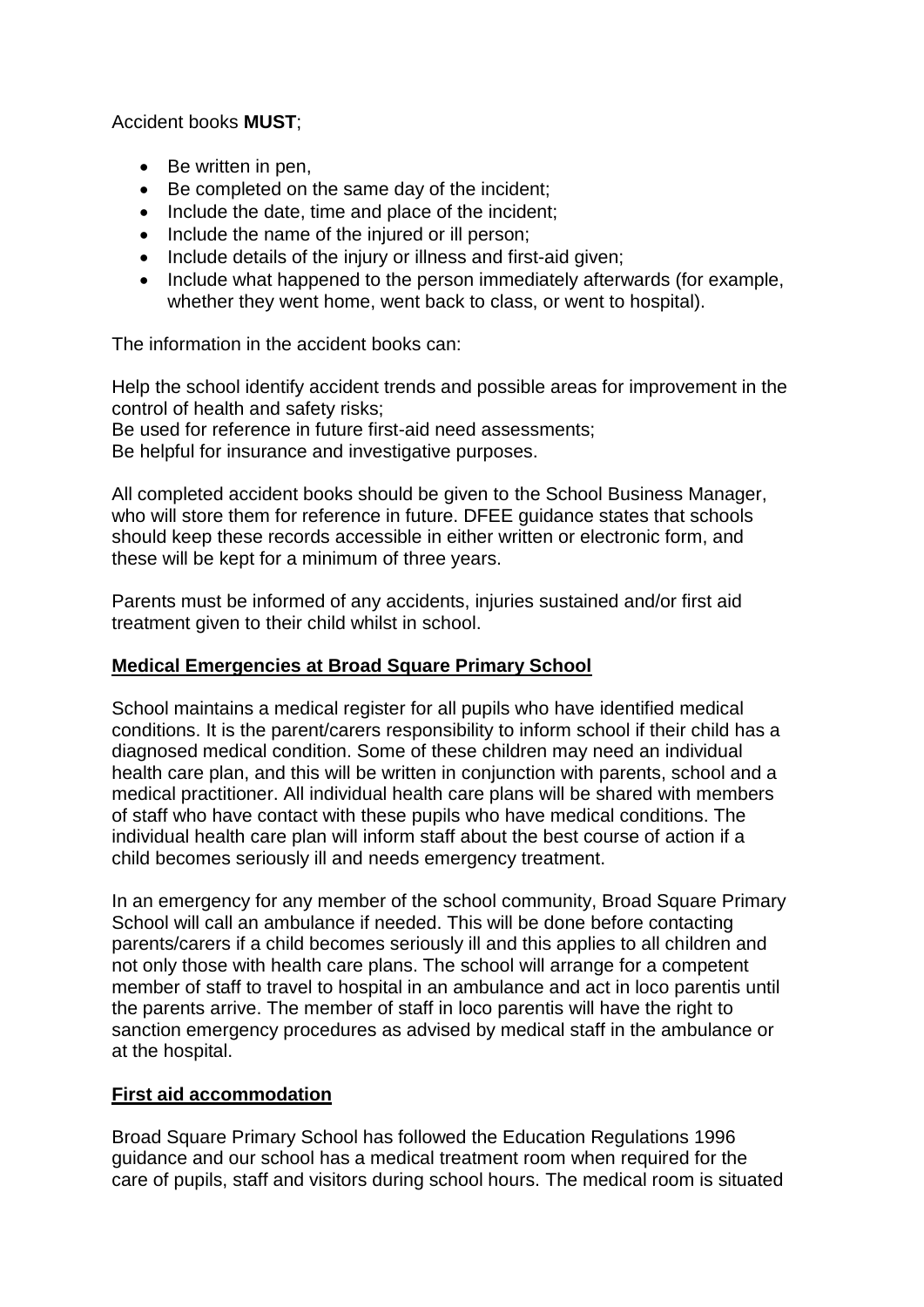in the school foyer downstairs. The medical room contains a wash basin, is next to a WC, contains a lockable cupboard for medications, a refrigerator if needed for medications and a first aid container. In addition to this, the room contains posters and literature supporting how to administer First aid.

# **Treatment of injuries**

Following an accident, the First Aider is to take charge of the first aid administration/emergency treatment commensurate with their training. Following their assessment of the injured person, they are to administer appropriate first aid and make a balanced judgement in how to treat the person.

The First Aider should call an ambulance/inform senior management team on the following occasions:

- In the event of a significant injury or head injury
- If bleeding cannot be controlled;
- In the event of a period of unconsciousness Whenever a fracture or break is suspected;
- Whenever the first aider is unsure of the severity of the injuries.

# **Treatment of head injuries to children**

Children often fall and bang themselves, and thankfully most bangs to the head are harmless events and can be dealt with by the supervising adult by applying a cold compress for the child's own comfort. Parents/Carers must be contacted if the child has a visible or grazed bump to the head. All head bumps must be recorded into the accident book and a letter sent home informing parents of possible symptoms to look out for. It is the responsibility of the first aider dealing with the head bump to inform the class teacher in order that they can inform parents/carers. Head bump letters will be given to parents so the school can be sure the parent receives the information.

Under no circumstances, should **ICE PACKS** be applied to head bumps. It will reduce swelling but it can actually do more harm if there is a hairline fracture this could result in the child needing additional emergency hospital treatment.

In the event of an accident in which the child cannot stand up unaided, he/she should be left in the position that he/she was found (even if this is in the toilets or playground) so long as it is safe to do so and the emergency first aider must be called immediately to assess the situation.

# **Treatment of suspected breaks/fractures**

The seven things to look for are:

- 1. Swelling
- 2. Difficulty moving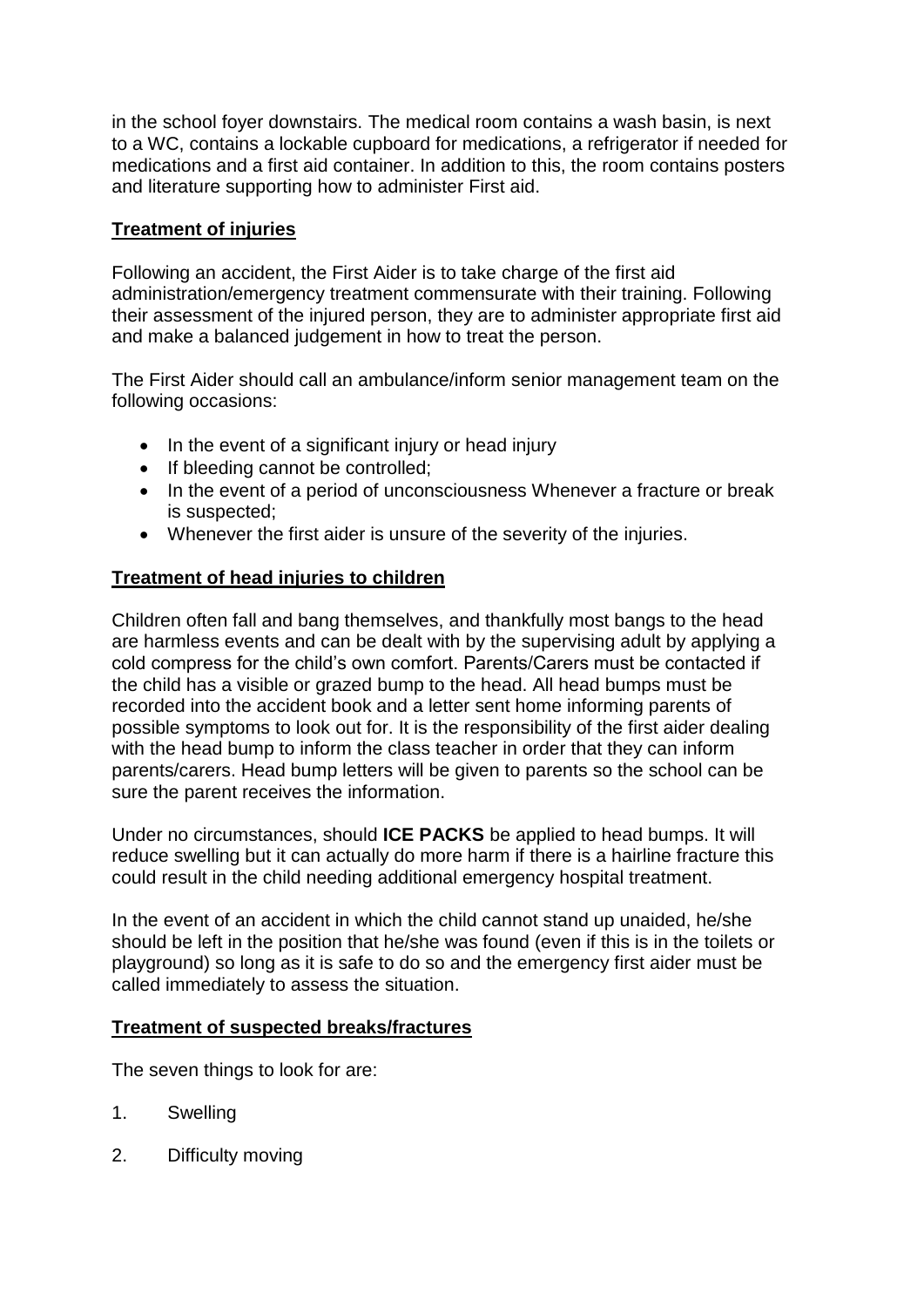- 3. Movement in an unnatural direction
- 4. A limb that looks shorter, twisted or bent
- 5. A grating noise or feeling
- 6. Loss of strength
- 7. Shock

If it is an open fracture, cover the wound with a sterile dressing and secure it with a bandage. Apply pressure around the wound to control any bleeding.

Support the injured body part to stop it from moving. This should ease any pain and prevent any further damage.

Once you've done this, call 999 or 112 for medical help. While waiting for help to arrive, don't move the injured person unless they're in immediate danger.

Keep checking the casualty for signs of shock.

First Aid training states that clothing should only be removed if absolutely necessary. Where clothing needs to be removed which could cause a safeguarding issue then two members of staff should be present. Only one needs to be first aid trained. However, if waiting for a second member of staff puts a child's life in danger then the first aider should not withhold treatment.

#### **Disposing of blood**

Blooded items should be placed in the yellow clinical waste bags and disposed of in the sanitary bin in the female staff toilets.

#### **Splinters**

Splinters can be removed with consent of the parent/carer if they are small and you can see the angle it went in but not if they are embedded or in a joint. They must be extracted in the same direction they went in. Sterile single-use tweezers are stored in the main first aid box located in the school office.

#### **Ice Packs**

Ice packs are for use in the treatment of sprains, strains and bruises and must be kept out of children's reach. These are stored in the main office fridge/medical room fridge and nursery fridge.

Guidance on the use of ice packs: Ideally an ice pack should be applied within 5 - 10 minutes of the injury occurring. The pack must be wrapped in a cloth to prevent cold burns and applied to the injured area for 20 - 30 minutes and repeated every 2 to 3 hours for the next 24 – 48 hours. Emergency first aiders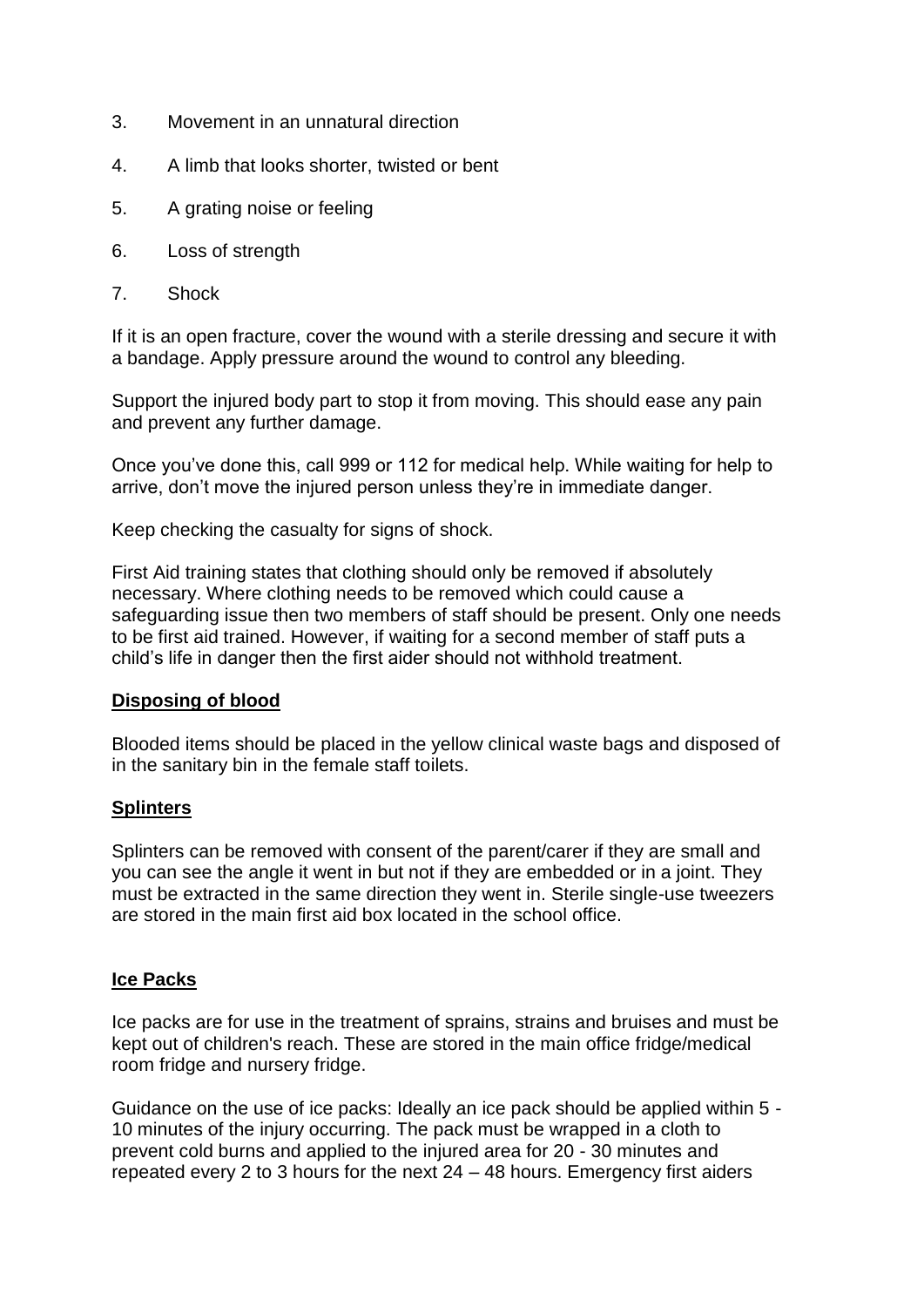must check the colour of the skin after 5 minutes of applying the pack. If the skin is bright red or pink, remove the pack.

Precautions when using ice;

### **DO NOT USE ICE**

If the casualty is diabetic;

Over areas of skin that are in poor condition; Over areas of skin with poor sensation to cold; Areas with known poor circulation; In the presence of visible or know infection(s).

#### **Asthma**

At Broad Square Primary School, we have many children with Asthma. All inhalers are labelled and kept in the child's classroom. In the event of an asthma attack, the inhaler must be taken by the child, following the signed medication forms completed by the parents/carers/medical practitioners.

All inhalers should accompany children when they are off the school grounds e.g. on a trip, swimming, visiting another school, etc. Children identified as having asthma on our medical register should have parental consent for the use of the emergency inhaler are clearly indicated. An emergency inhaler can be used if the child's prescribed inhaler is not available (for example, because it is broken, or empty). The emergency inhaler kit can be found in the main office. In the event of the child going on a visit, outdoor PE session or emergency evacuation from the building, the child's inhaler must be taken.

ALWAYS SEEK THE ADVICE/ATTENTION OF **A QUALIFIED FIRST AIDER** IN THE EVENT OF AN ASTHMA ATTACK

#### **Epi-Pens**

All Epi-Pens are labelled and kept in the school medical room.

Anyone can administer an Epi-Pen in an emergency if the adult/child is unable to do it themselves. Should a member of staff, who has not had the training have to do this, then the emergency services must be informed at the same time as the Epi-Pen is administered.

From 1 October 2017 the Human Medicines (Amendment) Regulations 2017 will allow all schools to buy adrenaline auto-injector (AAI) devices without a prescription, for emergency use in children who are at risk of anaphylaxis but their own device is not available or not working (e.g. because it is broken, or out-ofdate).